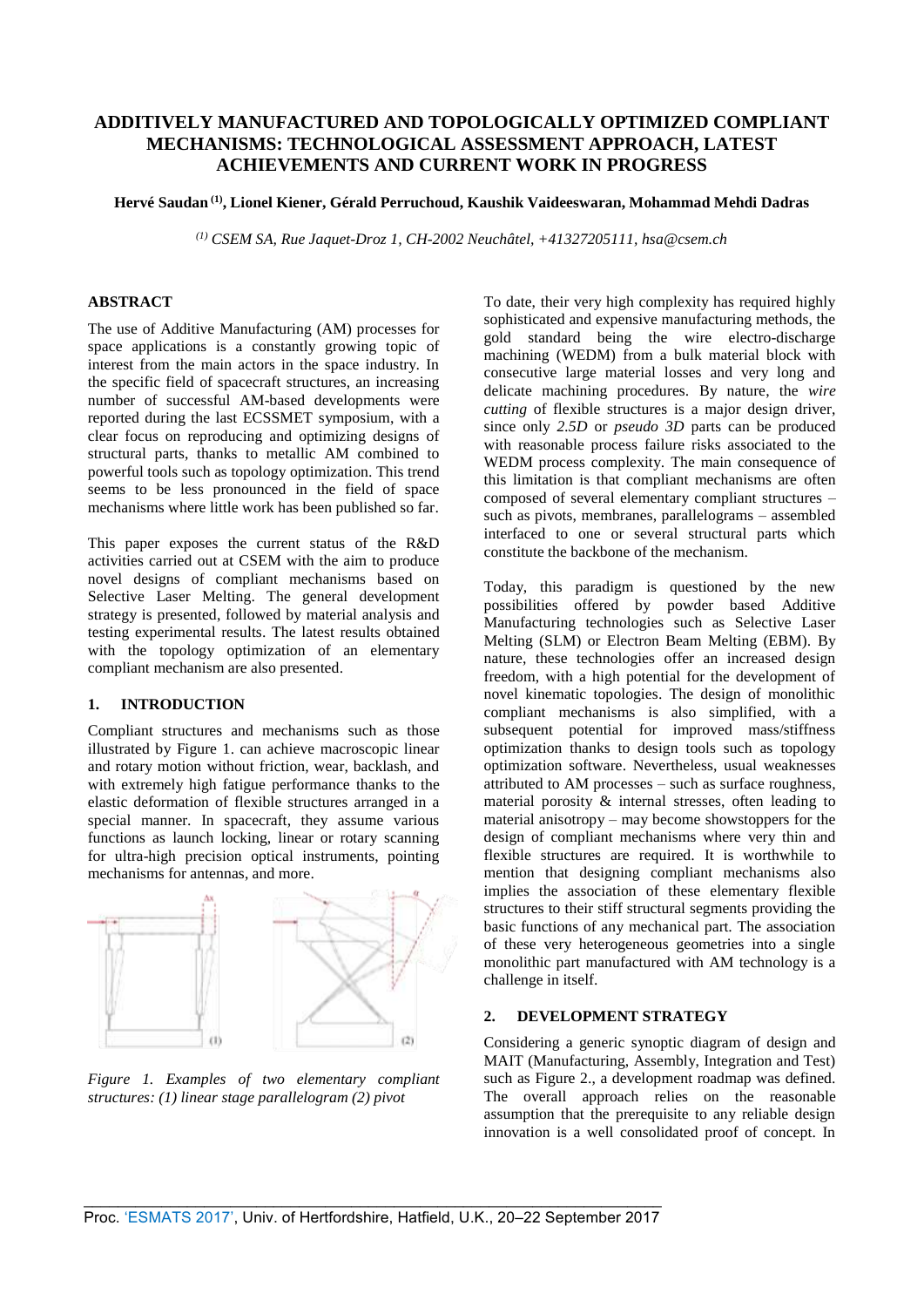the case of a compliant mechanism based on SLM, the following essential steps were defined, targeting a TRL3 (Technology Readiness Level):

- 1. verify the **feasibility** of manufacturing by SLM an elementary flexible structure geometry. At this level, a well mastered SLM material is used
- 2. **develop** and **validate** an end to end SLM-based manufacturing and post processing protocol for high performance flexure elements.
- 3. enable **innovation** by defining a use case mechanism to be re-designed for AM by integrating the know-how acquired in the previous steps, as well as a topology optimization tool.



*Figure 2. SLM compliant structures development steps*

# **3. FEASIBILITY**

The case-study of Figure 3. – a 6 mm  $\times$  8 mm stroke 2DoF compliant linear stage – gathers simple & double parallelogram arrangement. It was defined and sized to be typical of compliant structures encountered in real applications. SLM was chosen for its high TRL and subsequent ease of access at industrial level. In the same spirit, a well mastered 316L stainless steel powder equivalent was selected in order to benefit from a solid base of expertise.

The preliminary results revealed that the thermal gradients occurring during the SLM process were generating internal stresses and a consecutive macroscopic warpage as the part was manufactured on low density material support. Manufacturing the final part on a fully dense substrate and implementing an annealing step prior to separating the part from its substrate successfully addressed the warpage issue.

The research for the optimum SLM parameters showed that those had to be accurately tuned and optimized depending on the type of segment in presence  $-$  i.e. structural or flexural. Preliminary inspection and material analysis revealed poor surface quality compared to WEDM processed surfaces, visible material porosity and rather irregular microstructure, which were all suspected to affect the tensile and fatigue properties. These observations were used as inputs for the next development phase.



*Figure 3. AM-SLM produced 316L stainless steel 2DoF linear stage. Flexures thickness = 300 µm, aspect ratio respectively 80 and 123 for the blades of the double and simple parallelograms*

## **4. HIGH PERFORMANCES MATERIAL DEVELOPMENT AND VALIDATION**

Based on the results of the feasibility study, a set of objectives was defined to achieve the general goal of developing and validating an AM-SLM based production method for compliant structures dedicated to space applications. These objectives are to:

- 1. select the best suited material candidate
- 2. optimize the AM-SLM fabrication parameters
- 3. define the best post-processing strategy
- 4. validate the production protocol established through fatigue and tensile testing

#### **4.1 Material selection**

The material choice was oriented toward high strength stainless steel alloys available in powder form, with the aim to approach the exceptional mechanical properties and SCC resistance of MARVALX12, the material usually chosen by CSEM for demanding applications. This high strength precipitation hardenable stainless steel offers both high stress corrosion cracking (SCC) resistance [1] and high fatigue resistance when it is submitted to alternate bending deformation, a parameter which was experimentally verified through several internal fatigue test campaigns (see Figure 8.). Given this first direction, the best candidate was then selected according to a trade-off analysis based on:

- a) the list of available powder materials for AM-SLM and their final mechanical properties as they are specified by the powder supplier
- b) the data available for chemically equivalent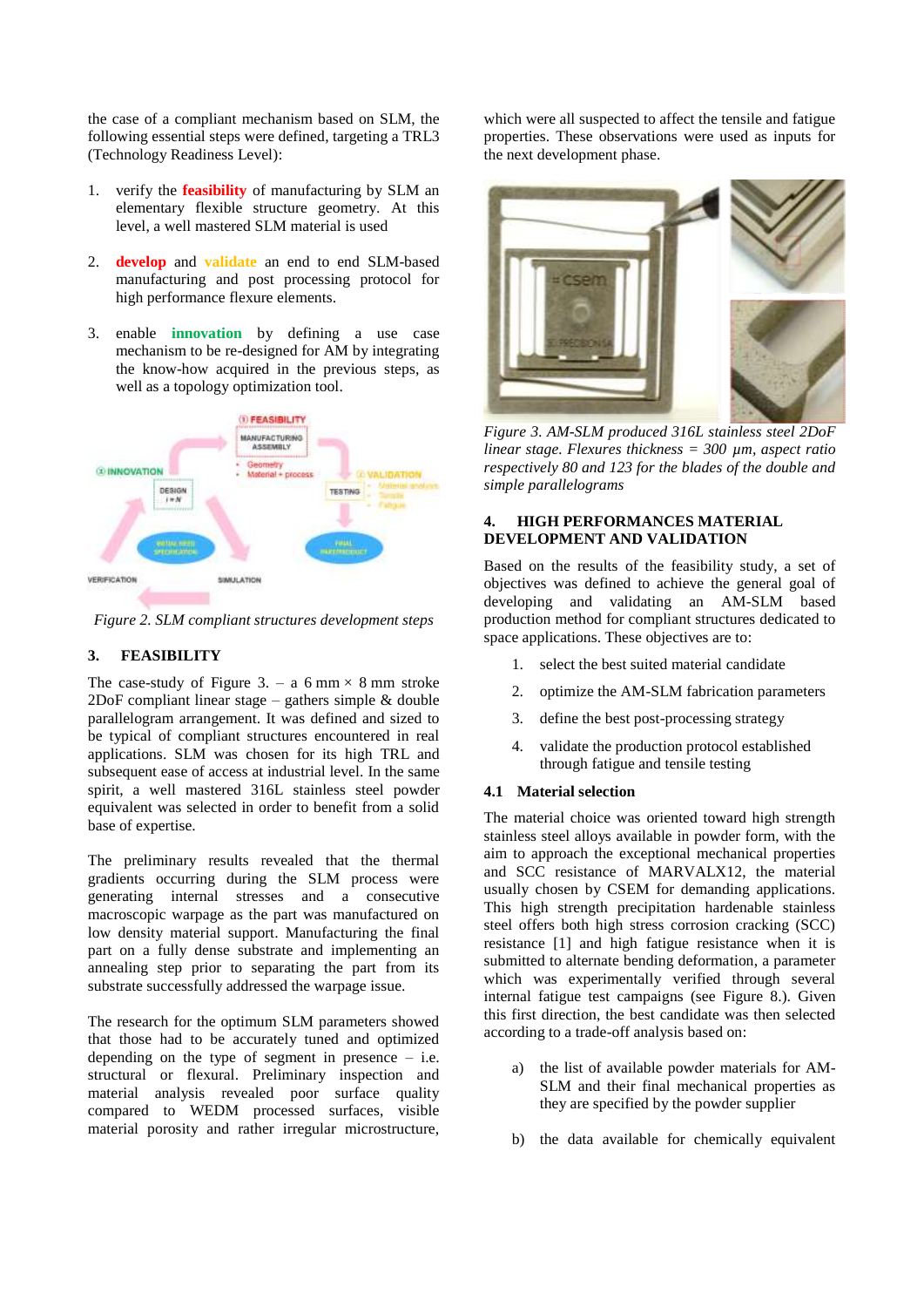commercial grade raw materials, with the aim to compare the final properties of the AM-SLM parts with those of the corresponding material

c) ECSS stress corrosion cracking material selection tables

The alloy chosen – Concept Laser's CL92PH – is an equivalent of the widely used and studied 17‐4PH martensitic precipitation-hardening stainless steel [2,3]. The fact that two publications treating of 17-4PH in its additively manufactured form was considered as an advantage [4,5].

#### **4.2 Process and post-process**

#### **SLM process optimization**

The optimization of the SLM parameters was performed in an iterative manner with the aim to get minimized and homogenized porosity, micro-structure and surface roughness. The fatigue samples were chosen as reference geometry, since they were gathering both structural and flexure areas. The parameters being tuned were the layer thickness, laser beam power, focus point, scan speed and the laser patterns applied to different areas of the samples. The laser pattern was confirmed to be the key parameter leading to homogenous material quality on both massive and thin geometries, as shown on Figure 2. After SLM manufacturing, the thin sections were showing thickness variations of  $\pm 18 \mu$ m at 3σ, with an average thickness of 380 µm, whereas the reference value was 350 µm.



*Figure 4. Fatigue sample cuts before and after SLM parameters optimization. Note the presence of residual porosity on the lower picture.* 

### **Thermal post-process sequence definition**

The post-processing optimization consisted in assessing the benefits of Hot Isostatic Pressing (HIPing) reported in literature [6]. The analysis confirmed the removal of the residual porosity and the improvement of the microstructure in terms of homogeneity and grains size, as depicted by Figure 3. Although the dimensional accuracy of the flexures was not affected, a visible warpage of the base plate holding the samples was observed. For both conditions (i.e. HIP and non-HIP), the samples were applied a solution annealing and age hardening H925 sequence.



*Figure 5. Sample cuts before and after HIPing.*

#### **4.3 Tensile test campaign**

The tests were conducted for HIPed and non-HIPed material condition with a total of thirty samples produced according to the 3 manufacturing directions (five samples per direction). The samples were designed according to the ASTM E8/E8M − 15a standard. Raw rods were produced, heat treated, machined to their final geometry and finally tested.

The results of Table 1 show that for both heat conditions, the SLM produced samples show similar or higher  $R_m$  and  $Rp_{0.2}$  compared to the commercial grade *17-4PH.* The elongation at break for non-HIPed samples tend to show a fragile behavior which is confirmed by the fracture inspection (see Figure 4). The fracture inspection proves that HIPing also improves the intergranular cohesion, leading to enhanced tensile properties.

*Table 1. Tensile test results and comparison with commercial grade 17-4PH. For MARVALX12, Rm, Rp 0.2 and A<sup>5</sup> are respectively 1246, 1214 N/mm<sup>2</sup> and 15.5 %.*

| <b>TENSILE TESTS RESULTS</b>                                               |           |                   | 17-4PH<br><b>Böhler</b> | CL92PH<br>X-Y-Z mean values +1σ |                   |
|----------------------------------------------------------------------------|-----------|-------------------|-------------------------|---------------------------------|-------------------|
| Material heat condition<br>- Solution Annealed (SA)<br>- Age Hardened (AH) |           |                   | SA / AH                 | SLM/<br>SA/AH                   | SLM/HIP/<br>SA/AH |
| UTS                                                                        | <b>Rm</b> | N/mm <sup>2</sup> | 1170                    | $1412+32$                       | $1415+18$         |
| Yield strength                                                             | Rp0.2     | N/mm <sup>2</sup> | 1070                    | $1034 + 43$                     | 1335+21           |
| Elongation                                                                 | A5        | %                 | 8                       | 3.1                             | 9                 |



*Figure 6. Tensile samples SEM fracture surfaces. On picture (4), the areas showing a lack of intergranular cohesion are pointed by the yellow arrows.*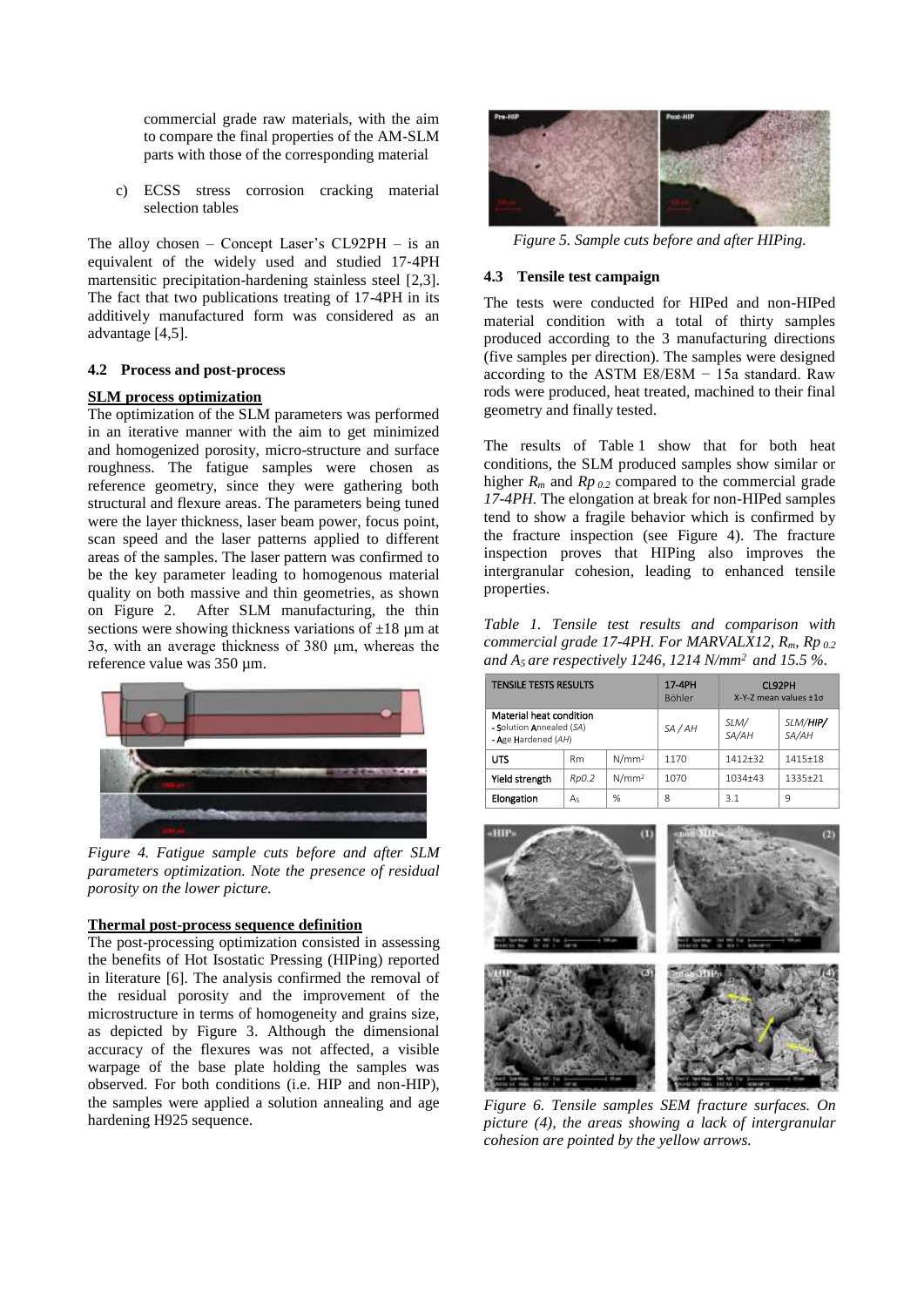### **4.4 Fatigue tests campaign**

The general principle of the alternate bending fatigue test bench is illustrated by Figure 7. The test bench was developed in the framework of the MTG program to qualify the material used to manufacture the flexure elements used in the Corner Cube Mechanism (CCM) of the Infra-Red Souder (IRS) instrument.



*Figure. 7. Fatigue test setup and samples illustrations*

For this campaign, HIPed and non-HIPed flexure samples were produced by SLM, each group consisting of at least 10 samples, with 5 samples per stress level. A third group was machined by WEDM from 17-4PH, applying the standard protocol followed for MTG. To benefit from comparative data, the geometry of the samples and of the test apparatus were kept identical to those used in MTG. Under standard lab conditions, the samples were applied a  $\pm 1$  mm shuttle motion at 15 Hz. The *S-N* curve and fatigue limit  $S_f$  estimates illustrated by the graph of Figure 8. show that SLM manufactured flexure performances remain in the same order of magnitude, with a decrease limited to 15 % for HIPed samples and 30 % for the non-HIPed samples. The heterogeneous samples fracture surfaces of SLM manufactured samples (Figure 9.) confirms the presence of internal defects affecting the fatigue performances.



*Figure 9.* Fatigue samples fracture surface micrographs

#### **4.5 Conclusions**

In this study, an end-to-end SLM-based manufacturing and post-processing protocol was developed for a high strength stainless steel. The beneficial effects of HIPing on material performances were confirmed, with a tensile yield strength comparable to that of a commercial grade 17-4PH. This study shows that compliant structures offering lifetime above fifteen million cycles under realistic load cases can be produced, proving the potential eligibility of SLM-based compliant structures for space applications. Nevertheless, the geometry of the SLM manufactured samples was less accurate than those produced by WEDM. It was also observed that HIPing may affect the geometrical accuracy of larger parts, which might be a real challenge when it comes to producing more complex shapes whilst preserving high accuracies. These aspects show that SLM-based high quality compliant structures are not straightforward to produce. Therefore, the technical challenges to be addressed must be counterbalanced by concrete advantages in terms of design innovation, which is the topic treated in the present paper.



*Figure 8. S-N curves estimates for SLM (CL92PH) and WEDM (17-4PH) samples. The fatigue limit of MARVALX12 was obtained experimentally during the MTG-CCM test campaign.*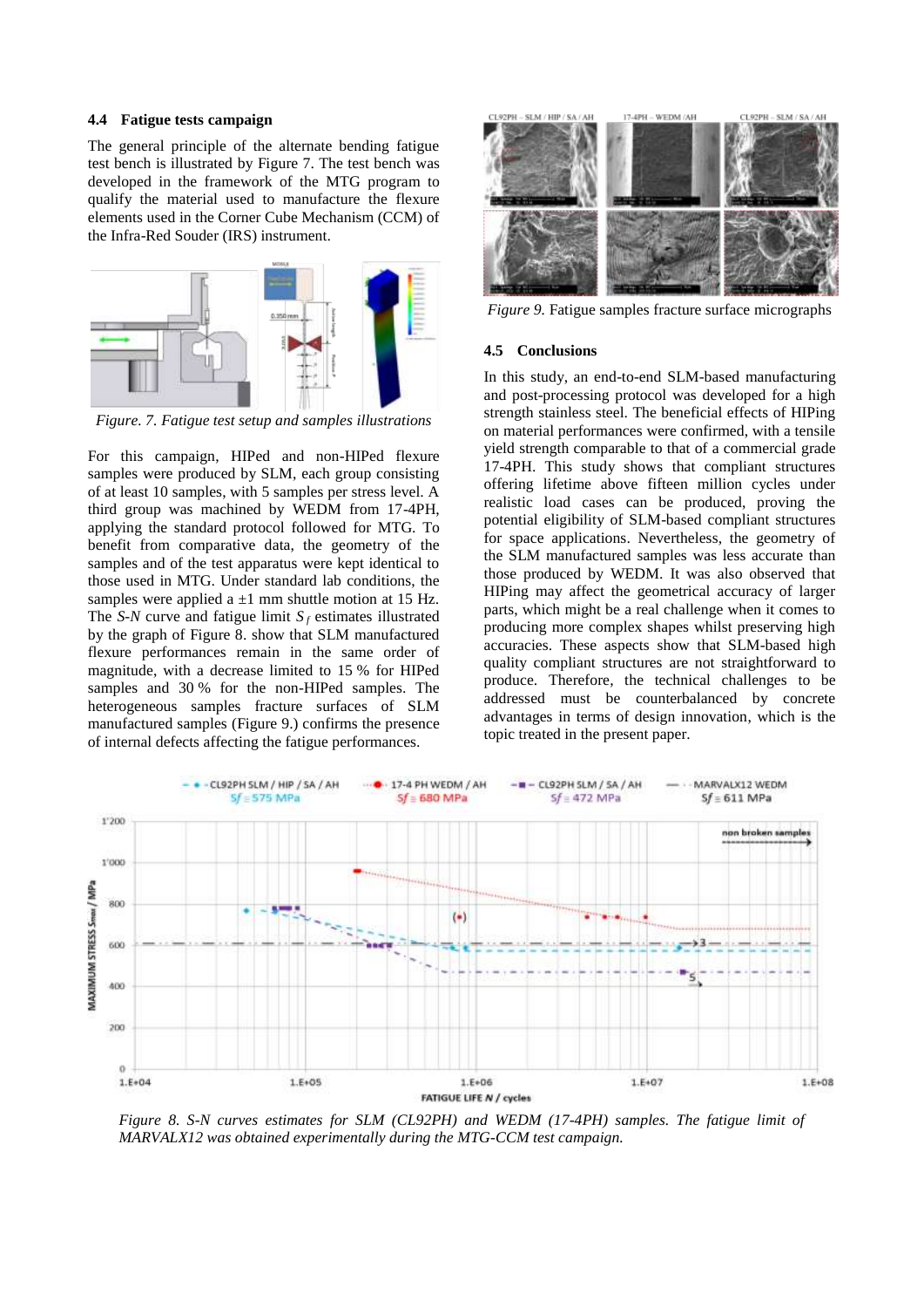### **5. COMPLIANT MECHANISMS BASED ON TOPOLOGY OPTIMIZATION AND SLM**

In the automotive and aerospace engineering fields, topology/parametric optimization software is a common tool which contributes to design high performance structural parts. To date, those parts were essentially manufactured by conventional means. However, the integration of AM technologies in the industrial supply chains shows a rapid increase.

In the specific field of spacecraft structures, number of successful SLM-based developments were reported during the last ECSSMET conference, with a clear focus on reproducing and optimizing designs of structural parts, thanks to metallic SLM combined to topology optimization. This trend is much less pronounced in the field of space mechanisms where little work has been published so far, although there are no doubts that AM processes have the potential to enable significant improvements.

# **5.1 Design of compliant structures for SLM**

Although SLM allows a large freedom to design complex shapes, a major limitation of the process is the need for low density support material which is mandatory to support overhanging areas of the part being manufactured. The general rule is that any overhanging structure whose angle is less than 45 to 50 degrees with respect to the horizontal plane needs to be supported. The removal of this support material after SLM is performed either manually or by means of post machining – provided the access is possible. The mechanical stress experienced by the part during this step is usually not critical for structural parts but may become very problematic for compliant structures. Therefore, abrupt overhanging geometries featuring angles smaller than 45° shall be avoided as much as possible and replaced by progressive angle overhangs. Early in the design process, the orientation of the part during SLM shall be considered and the design shall be made so that the support material is limited to strategically defined areas.

Once these elementary constraints and associated design rules are known, the mechanical designer can take advantage of the design freedom offered by SLM and enter the design and optimization steps.

## **5.2 General aspects of compliant mechanisms and topology optimization considerations**

Like structural parts, space mechanisms are designed to withstand specific shock and vibration spectra during the rocket launch, orbit insertion and satellite commissioning phases. During those, the mobile parts of mechanisms – showing low stiffness with respect to their natural Degrees of Freedom (DoFs) – are protected by Launch Locking Devices (LLD) or Hold Down and Release Mechanisms (HDRM). From the perspective of mechanical design & analysis applied to a compliant mechanism, this implies that *two* configurations must be considered, i.e. mechanism "locked" and "released". Moreover, in the "locked" configuration, the compliant structure may be such that intermediate stage(s) remain(s) unlocked during launch. The key here is to purely avoid these internal degrees of freedom "by design" or to reduce the associated contributive masses and therefore limit the criticality of the mode. In such a case, topology optimization can significantly contribute to reduce this criticality.

From the general mechanical architecture point of view (see Figure 10.), any compliant mechanism comprises purely structural parts giving the assembly its overall stiffness. The second essential function of the main structure is to provide mechanical interfaces to the subsystems of the mechanism and to the spacecraft. Also attached to this backbone, the thickest areas of the compliant structures provide interfaces for actuator's and sensor's mobile parts, as well as mechanism's payload, while the flexure elements give the mechanism its degrees of freedom. As a consequence, compliant structures themselves feature *structural* segments in addition of the *compliant* segments. The structural segments themselves are sub-divided in two categories: mobile and fixed. Furthermore, the state – mobile or fixed – of the *mobile* structural segments depends of the stated of the LLD/HDRM. All of these segments could benefit from a topology optimization. Nevertheless, due to their very different geometrical properties – thick vs thin – and functional states – fixed vs mobile –, the use of a unique optimization algorithm shows little chances of success.



*Figure 10. Compliant mechanism generic architecture*

#### **5.3 Topology optimization of compliant mechanisms: plan, objectives and constraints**

Since AM makes it easier to design and manufacture complex monolithic parts, it is assumed that the design and optimization process should seek at merging the whole compliant structure to the structural parts of the mechanism.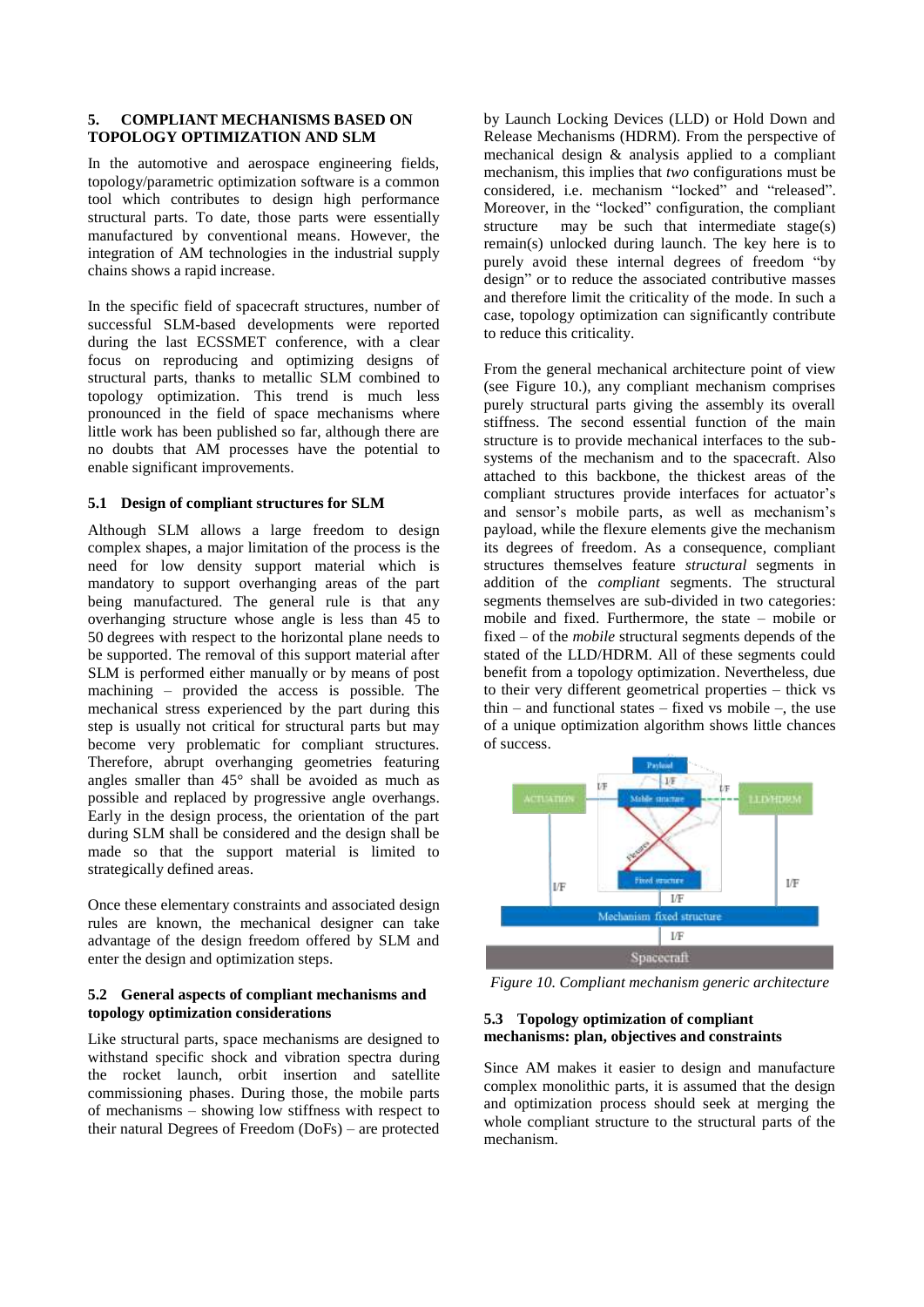Based on this general objective, three strategic options were considered:

- a. optimize structures and flexures simultaneously
- b. optimize the flexures only
- c. optimize the structures only

As introduced in the previous chapter, the use of a unique optimization tool to achieve option "*a"* was judged too risky and therefore it was decided to consider it as an ultimate long term objective. The option of starting two parallel activities to address options "*b*" and "*c*" was retained and both our currently ongoing. In the next part of the present paper, the current status of option "c" is presented. The main objectives associated to an optimization focused on structures are:

- 1. to maximize stiffness
- 2. to reduce mass
- 3. to optimize volumes

The two first objectives will be quantified in the optimization software. The third one – volume optimization – is linked to the very first step of the present work, which consists in defining a design casestudy (see next chapter) to be introduced in the optimization software (Optistruct). The following generic sequences describes the main steps to be carried out. Depending on the results obtained, the total sequence or a part of it may be repeated iteratively until the expected results are obtained.

- 1. Define the initial model geometry in the optimization software environment
- 2. Define the load case, the optimization constraints and objectives
- 3. Launch the optimization process and evaluate the quality of the output geometry
- 4. Refine the raw output geometry by using the specific tool of the optimization software and final rework in CAD
- 5. Validate the final design through FEA

### **5.4 Definition of the design case-study**

The function of the case-study mechanism – an angular pointing mechanism based on two Butterfly Hinge (BFH) flexure pivots – was defined to meet a wide scope of applications. Conventionally, such a mechanism would be made of several parts fastened together, as illustrated by Figure 11. In the present case, a flat mirror reflector was defined as payload. This choice was made with the assumption that the reflector could potentially be directly integrated to the structure, meaning that the whole mechanism could be designed, optimized and manufactured as a monolithic compliant mechanism including its own payload, thanks to SLM manufacturing and post-processing such as precision remachining, mirror surface polishing and in-situ metallic coating. In case of success, the aim of the demonstrator was to demonstrate the benefits enabled by SLM with regard to the simplification of assembly and integration phases.



*Figure 11. Case-study mechanism initial design*

#### **5.5 Optimization approach**

Once defined, the case-study was considered from the perspective of the topology optimization goals and strategy exposed in §5.3. Due to the exploratory nature of this work, a step by step approach was chosen. First, a topology optimization was performed on the structural segments of a single BFH pivot. The left picture of Figure 12. illustrates the definition of the initial conditions: the permitted volumes for optimization are shown in blue, while the forbidden volumes are colored in red (flexures and mechanical interfaces). An arbitrary off-centered mass of 0.1 kg under a gravity load of 1 g was applied and a set of constraints were defined for the optimization:

- 1. Maximize stiffness
- 2. Limit the displacement of the mass point of application to 0.75 mm under load case
- 3. Remove at least 80% of the volume allowed for optimization



*Figure 12. Butterfly Hinge pivot optimisation example*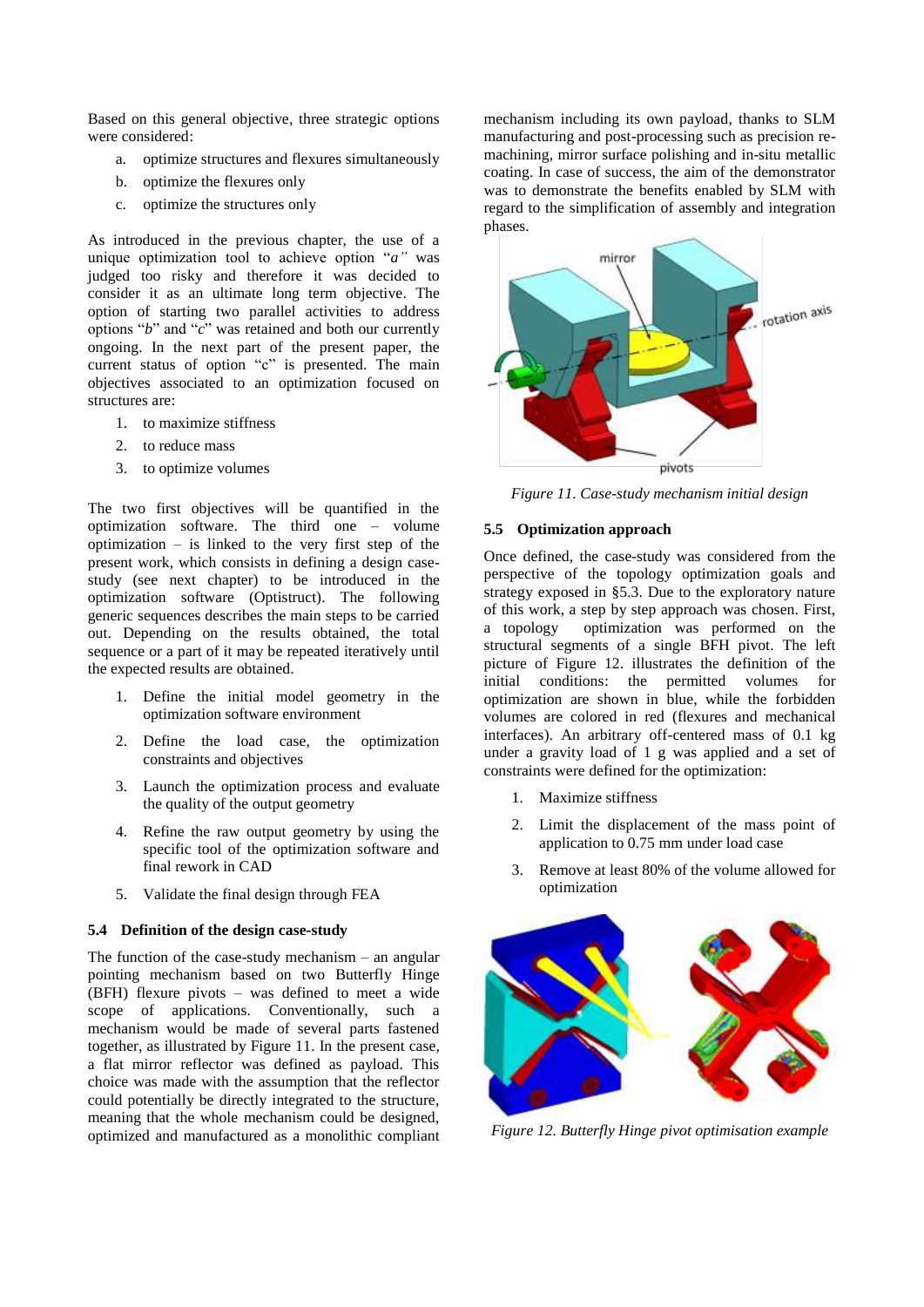The results obtained confirmed that the structural segments of a compliant structure could be optimized without major difficulties, as long as the flexure segments were excluded from the optimization.

For the next step, the whole design case-study was considered. As for the pivot, forbidden volumes were defined for the flexures, the mechanical interfaces and the payload. The volume available for optimization was kept as small as possible to verify how the algorithm would manage to converge to a solution. In this configuration, the three first Eigen modes of the mechanism were:

- 1.  $\theta_X$  pivots rotation (natural mode)
- 2. Pivot intermediate stages (internal mode)
- 3. X translation of the whole mechanism

A gravity load of 10 g was applied along the three orthogonal axes and a mass of 1 kg was assigned to the mirror. A symmetry plane  $O_{XZ}$  coincident with to the rotation axis was imposed in order to avoid asymmetric solutions. The optimization objectives and constraints were defined as follows:

- a) Maximize stiffness
- b) Limit the displacement of the mirror center point to 0.05 mm under load case
- c) Target 100 Hz as 3rd mode instead of 87 Hz for the initial design (i.e. before optimization)
- d) Remove at least 70% of the volume allowed for optimization



*Figure 13. Angular pointing mechanism first optimization configuration with reduced volume allowed for optimization. The area circled in red illustrates a typical example of insufficient initial volume.*

As shown on Figure 13., the algorithm succeedeed in converging to a solution. Nevertheless, a portion of the final volume was coincident with respect to the boundaries of the initial volume, which was suggesting a "lack" of initial volume to produce more harmonious geometries. Consequently, the flattened shapes produced by the algorithm revealed to be difficult to refine during the geometry refinement step. On the other hand, an important asymmetry was noticed with respect to the  $O_{YZ}$  plane, due to the unilateral single actuation and LLD/HDRM of the design case-study.

Based on the results obtained with the first optimization run, the following adaptations were implemented for the next iteration: A bi-lateral redundant actuation and LLD/HDRM was integrated to the baseline design, in order to produce symmetric solutions with respect to  $O_{XZ}$  and  $O_{YZ}$  planes. Furthermore, the permitted design volume was increased and an exlusion volume dedicated to the optical path was added. Apart from these two adaptations, the same optimization objectives and constraints were applied.

As shown on Figure 14., the solution produced by the optimization algorithm was almost free of flattened shapes, excepted the design volume of the pivot (shown in light blue) which could have been increased to possibly improve the arched shapes located on the pivots. As expected, the solution shows now a perfect symmetry with respect  $O_{XZ}$  and  $O_{YZ}$  planes.



*Figure 14. Angular pointing mechanism second optimization configuration with increased volume allowed for optimization.*